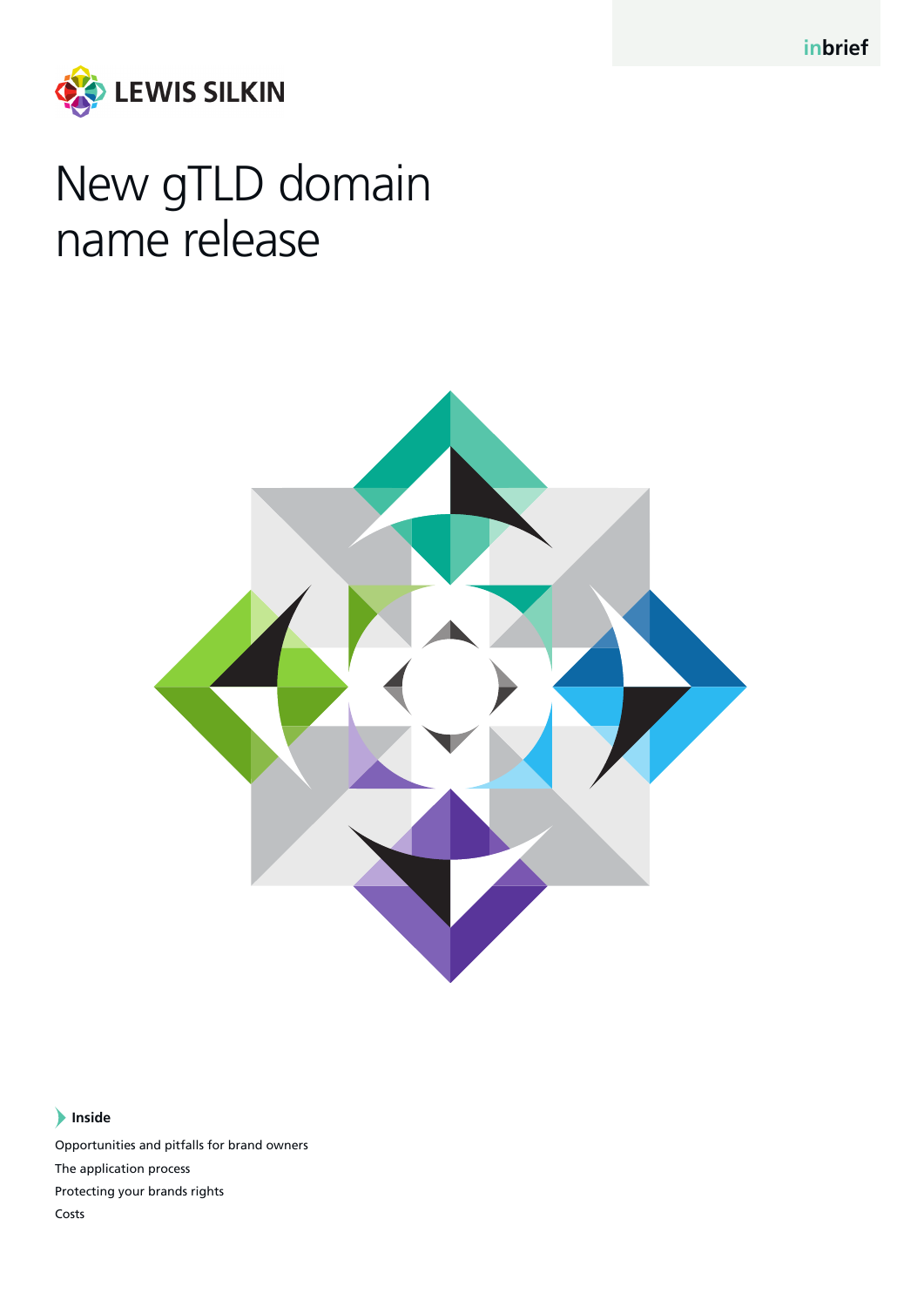# **inbrief**



**Introduction** In one of the most far reaching developments to effect the internet since its creation, in January 2012 ICANN will start the process of releasing potentially hundreds of top level domain names for use by brand owners or as generic references. This presents unparalleled opportunities and risks for all brand owners, and only the best prepared are likely to meet those challenges.

# **What is .[brand] all about?**

ICANN approved the release of the new generic Top Level Domain (gTLD) program in June 2011. As a result, rather than operating websites under the .com suffix, brand owners will have the opportunity to use the suffix

.[brand]. A number of brand owners, for example Canon, have already publicly announced that they will make an application when the submission period opens in 2012. For other companies, having a more generic suffix may prove more advantageous, for example .bank or .pharma. However ICANN has been criticised for the substantial costs that applicants will have to pay.

Brand owners need to consider in good time, before the submission period opens in January 2012, whether the launch of the new gTLDs is an opportunity for their business and make an application, or alternatively whether they need to take a more defensive approach and consider objecting to third party applications, and in due course also register their brands with the clearing house being set up to help avoid cyber squatting.

# **The application process?**

#### **Stage One**

# Applications Submission Period

Applications must be submitted electronically through an online application system. These must be submitted within this period, which will last 90 days. It is advisable that if an entity wants to apply for a gTLD, then they should do so as soon as the submission period opens. To complete the application, a series of around 50 questions will be asked in order to examine the applicant's financial, technical and operational capability. It is unlikely that all but a very few brand owners would be able to make this submission without technical assistance. Supporting documents will need to be submitted as well as supplying a deposit. After the deposit has been received, the applicant will have access to the full application. When the complete application is submitted, the remaining evaluating fee will need to be paid. (See costs below).

# **Stage Two**

#### Administrative Completeness Check

Once the submission period has ended, ICANN will begin checking all applications for

completeness. This is to ensure that all questions have been answered, that the supporting documents provided are in the correct format and that the evaluation fees have been received. This will take approximately 8 weeks to complete, however, this may be subject to change depending on the volume of applications received.

When ICANN has confirmed that an application is complete and ready for evaluation, they will then post the public portions of each application on their website within two weeks of the application period ending. The public will be able to comment on the posts made and highlight their concerns. Comments made within 60 days of the posts being made public by ICANN will be viewed by the evaluation panel. Public comments are not the same as Objection Filings (see below).

#### **Stage Three**

#### Initial Evaluation

This will begin after the Administrative Completeness check finishes. Background screening is carried out on the applicant and the individuals mentioned in the application. The two main areas to evaluate for this period are:

- String Reviews the panel will determine through evaluation whether or not the gTLD string applied for is the same or confusingly similar to an existing or reserved string. The panel will also examine whether or not the string applied for will be likely to cause security or stability problems in the DNS (Domain Name System)
- Applicant Review This process will determine whether or not an applicant meets the requirement for having financial, technical and operational capabilities to run a registry

This initial evaluation period will last approximately 5 months. Again, ICANN will post the results of the Initial Evaluation on their website.

# **Extended Evaluation**

This is available to certain applicants who do not pass the initial evaluation. It allows for the applicant and the evaluator to clarify information within the application. Reasons for entering this process might be if one or more proposed registry services highlight technical issues that may affect the security or stability of the DNS. At the end of the extended evaluation period, ICANN will post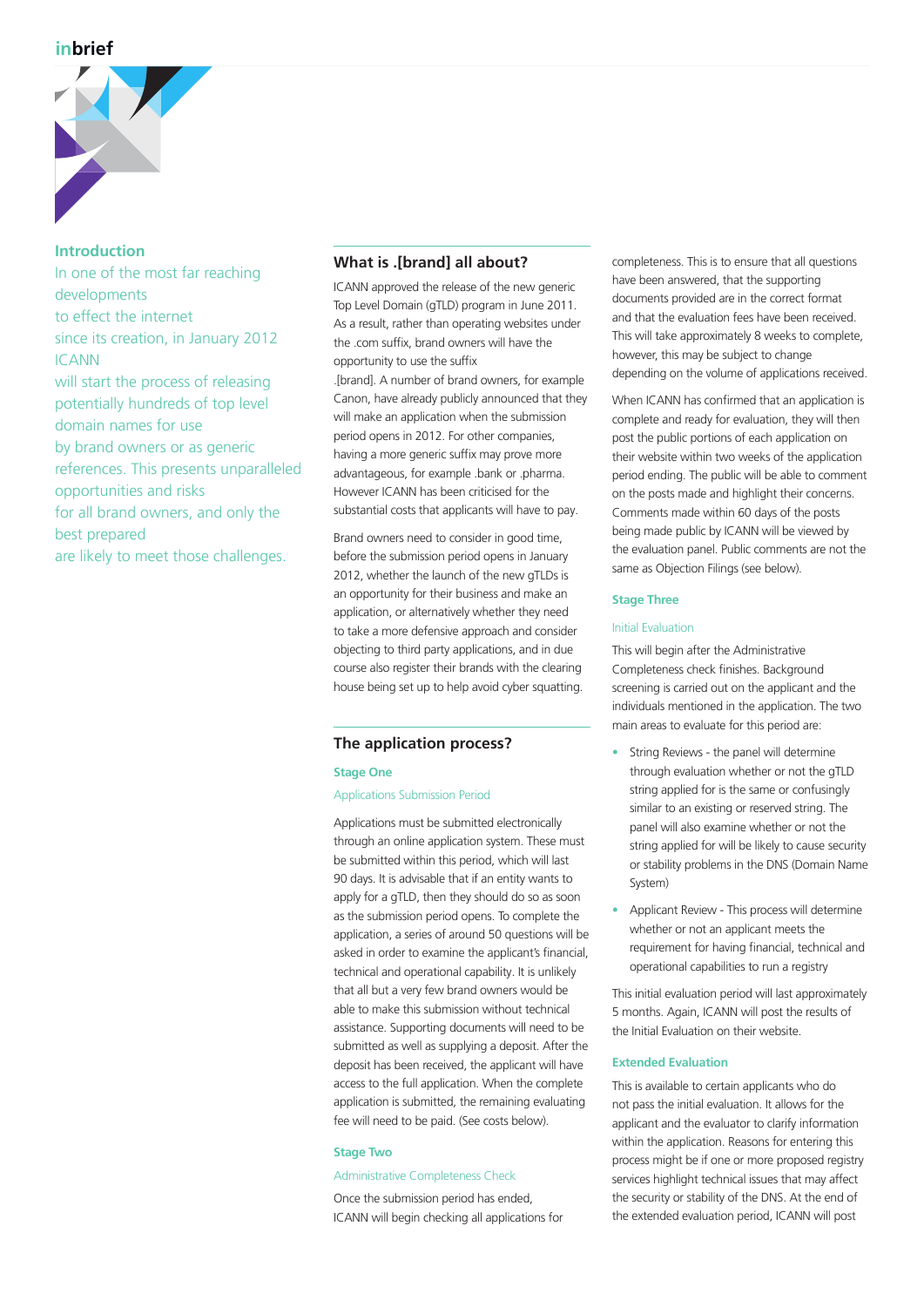summary results from the Initial Evaluation period and Extended Evaluation period. If an application fails, it will go no further. If the applicant passes, they will proceed to the next stage.

#### **Stage Four**

#### Transition to Delegation

Once the applicants complete all the previous stages successfully, they will be required to go through a series of steps before the new gTLD is delegated. These steps are:

- execution of a registry agreement with ICANN, which ICANN can terminate at any point. This is a 10 year agreement
- completion of a pre-delegation technical test to validate information provided in the application form

Once these steps have been completed successfully, the applicant will be able to delegate the gTLD into the DNS Root Zone, which is how a domain is technically administered. This delegation step can take approximately two months.

# **How can brand owners not entering the application process protect their rights?**

# **Objection Filing**

This procedure opens after ICANN has posted the applications that are shown as complete after the Administrative Completeness Check. Objections must be taken up directly with the Dispute Resolution Service Providers (DRSPs), not with ICANN. This objection filing procedure will close following the end of the initial evaluation period, with a two week window between the posting of the initial evaluation results online and the close of the objection filing period.

Formal objections can be filed against applications based on four points:

- String Confusion Objection where a string is confusingly similar to an existing TLD or another applied for gTLD
- Legal Rights Objection if the applied for string infringes the existing legal rights of the objector
- Limited Public Interest Objection strings considered to be contrary to general principles of international law for morality and public order, such as violation of human rights, violence against women etc
- Community Objection where the string might explicitly or implicitly target a community

# **Dispute Resolution**

Where formal objections are filed and filing fees paid during the objection filing period, the DRSPs will initiate and conclude proceedings based on objections received. Either the applicant will be successful and proceed to the next stage or the objector will be successful, which means the application will go no further or the application will be bound to a contention resolution procedure. The proceedings are expected to be completed for all affected applications within, approximately, a 5 month timeline. Each DSRP will publish a schedule of costs and how costs will be calculated. These costs cover the fees and expenses of the members of the panel as well as administrative costs.

# **String Contention**

This refers to a situation where there is more than one qualified application for the identical gTLD string or for similar strings. Applicants are advised to resolve string contention amongst themselves prior to the string contention resolution stage. If this does not happen, it will then proceed to either a community priority evaluation or it will go to auction, with the highest bidder being successful.

# **Rights Protection Mechanism (RPM)**

Once a new gTLD has been delegated and is operational, it will be necessary to implement and abide by any rights protection mechanisms that may be required from time to time by ICANN. Additional mechanisms can be introduced by Registry Operators to discourage or prevent the registration of domain names that violate or abuse another party's legal rights. Registrar operators may be required to comply with the following mechanisms:

• Trademark Post-Delegation Dispute Resolution Procedure

This is where a TLD string is identical to a trade mark and the registry operator holds itself out as the beneficiary of the mark

• Registration Restriction Dispute Resolution Procedure

This is where the complainant is an organisation or individual harmed as a result of a community based gTLD registry operator not complying with the restrictions set out in its Registry Agreement

# **Trademark Clearinghouse**

The Trademark Clearinghouse is a way of operating a cost effective Rights Protection Mechanism (RPM) that does not place a heavy financial or administrative burden on trade mark owners. The Trademark Clearinghouse should include all trade marks registered at any national or multi-national trade mark office. All new gTLD applicants, having been successful, will need to use the Trademark Clearinghouse to support any launches. It must have a trade marks claims service operative during an initial launch for marks in the Clearinghouse. The service is intended to provide notice to the potential registrant of a trade mark holder's rights. It must also have a Sunrise Service. This is offered for a minimum of 30 days during the pre-launch phase and will provide the following:

- The validation of trade mark rights on an annual basis which can be pushed to new gTLD registry operators or pulled by them to support pre-launch RPMs such as Sunrise schemes
- A Globally Protected Marks List of trade marks that has the effect of limiting third party applications for (a) top level domains that match or are confusingly similar to trade marks on the list; and (b) second-level domains that match trade marks on the list
- A Pre-Launch IP Claims Service that will notify new gTLD applicants and trade mark owners that a current validated right exists for the identical term being applied for at the second level
- The generation of data for, and participation in, Uniform Rapid Suspension systems (see below)

#### **The Uniform Rapid Suspension system (URS)**

It is an important and successful mediation tool for trade mark owners and domain name registrants. The URS is designed to provide a quick and